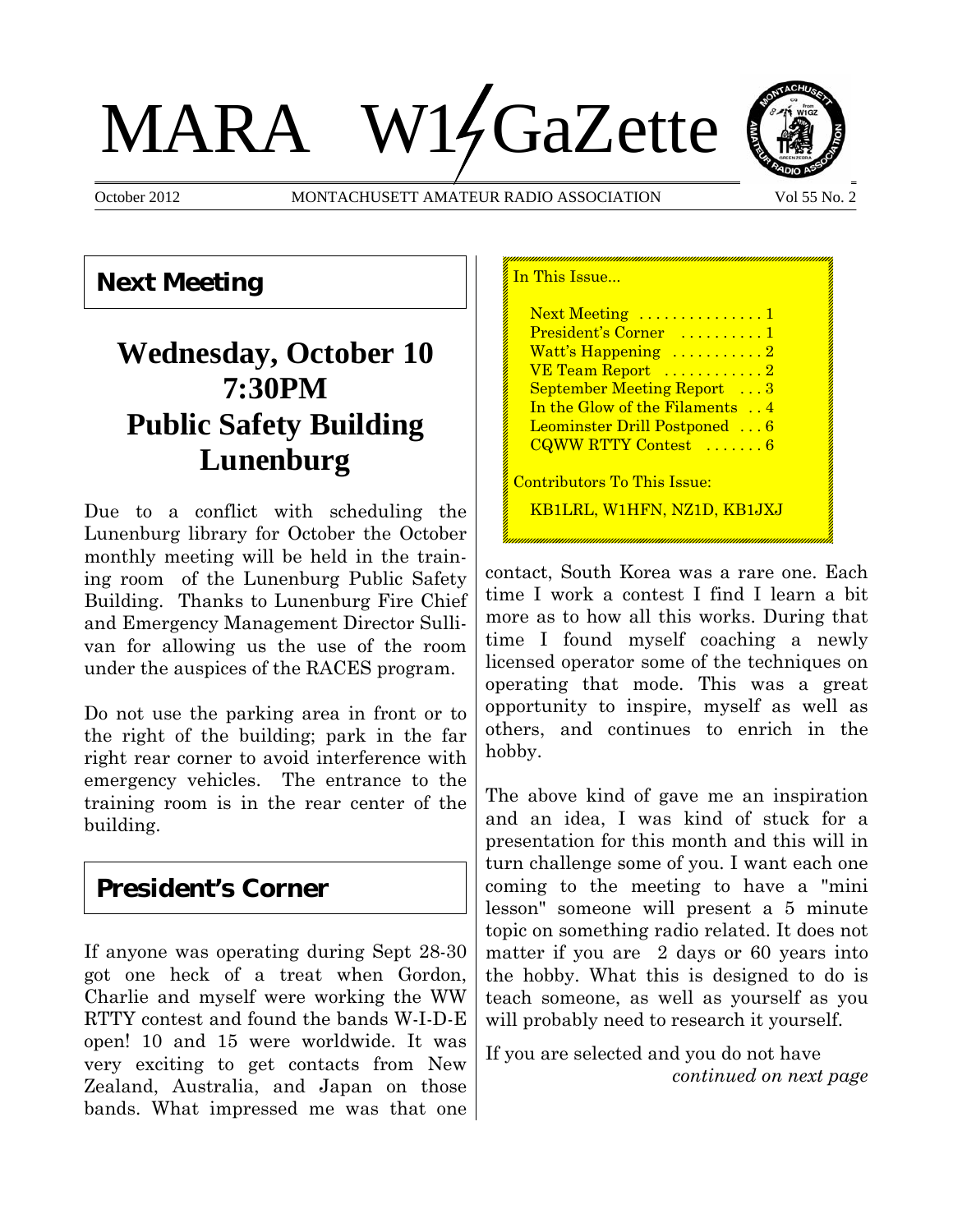## **Watt's Happening**

#### **Sundays, 0800 local 5330.5** (ch 1) USB

Western Mass Emergency 60M Net Alternate frequencies are 5346.5 (ch 2), 5366.5 (ch 3), 5371.5 (ch 4), and 5403.5 (ch 5).

#### **Sundays, 0830 local 3937**

Western Mass Emergency Net. Alternate frequency is 3942 in case of QRN, QRM, or frequency in-use. Also a good idea to scan up and down 10kHz if you cannot find the net.

**Sundays, 0900 local 145.45-** Montachusett Emergency Net

**Mondays, 2000 local 147.525 simplex** Worcester Emergency Simplex Net

**Tuesdays, 1930 local 145.37-** Templeton Emergency Net

**Wednesdays, 2100 local 28.341** Harvard Repeater Club 10 meter sideband net "Activity Night"

**Nightly, 2100 local 146.97-** Central Mass Traffic Net

**First Monday, 1900 local 3943, 7245** RACES Net

**First Wednesday, 2000 local 3915** K1ARC Red Cross Net http://www.qsl.net/k1arc/

**Fri & Sat, 12 & 13 October, Deerfield NH** NEAR-Fest http://near-fest.com/

**Sunday 21 October, Cambridge MA** Flea at MIT; last one for 2012

**Saturday 3 November, Londonderry NH** Interstate Repeater Society flea market

Additional ham fest and flea market information can be found on the W1GSL New England Area Ham - Electronic Flea Market list at http://www.swapfest.us

## **President's Corner**

#### *continued from page one*

anything you will be quizzed from the question pools for that time. Now keep in mind, this is not meant to put anyone on the spot, and this is supposed to be fun, yet educational (I hope!)

Remember the meeting is at the Lunenburg public safety building. Don't forget to park on the right side in the back corner.

See you there! Ray KB1LRL

## **VE Team Report**

The MARA Volunteer Examiner team conducted an Amateur Radio licensing exam session in September for three individuals. One Technician Class, one General Class, and one Extra Class license were earned.

Thanks to Volunteer Examiners Tom K1JHC, Gary K1YTS, Paul KD1YH, John KK1X, and Ralph KD1SM for holding these sessions.

The MARA Volunteer Exam Team schedules sessions for the fourth Wednesday of every month at the Lunenburg Senior Center, 25 Memorial Drive, Lunenburg MA.

The October session is scheduled for 24 October. All levels of examination are available. Candidates should pre-register with Paul KD1YH at 978.597.6535 or phupham@verizon.net.If no candidates have pre-registered by the Saturday prior to the scheduled session the session will be canceled.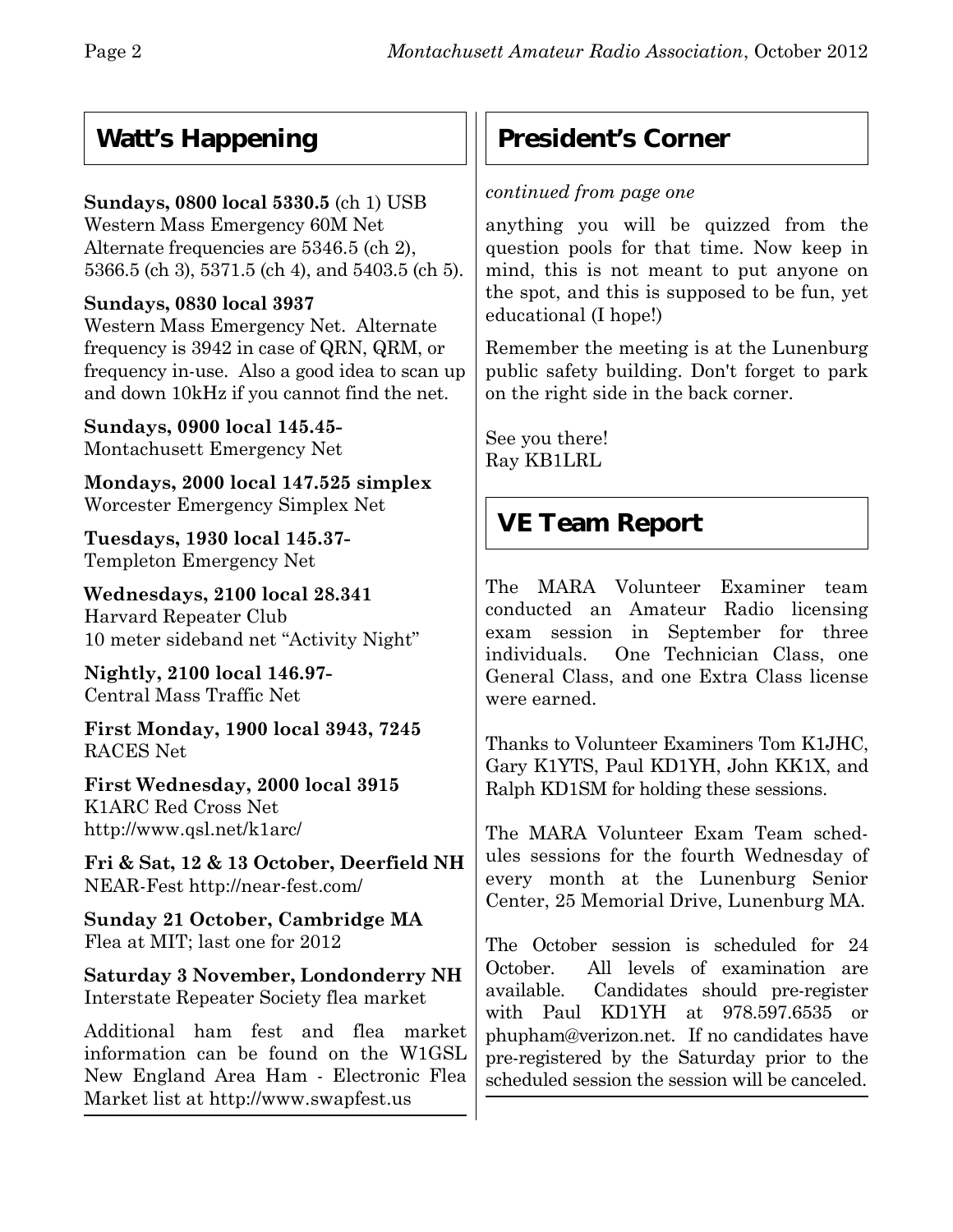## TheMARA W1/GaZette

is published by the Montachusett Amateur Radio Association just prior to the monthly meeting. The newsletter is distributed free to members and friends of Amateur Radio.

Contents copyright © 2012, MARA. Permission to use in other Amateur Radio publications with credit to MARA is hereby granted.

The deadline for materials to appear in the W1/GaZette is noon on the Sunday before the first Wednesday of the month.

#### **NEWSLETTER STAFF:**

| Editors:   | <b>Ralph Swick KD1SM</b>           |
|------------|------------------------------------|
|            | <u>978-582-7351 kd1sm@arrl.net</u> |
| Webmaster: | Paul Upham KD1YH                   |

#### **MEMBERSHIP INFORMATION:**

|                     | Club Secretary: Barry Fox W1HFN                   |                      |
|---------------------|---------------------------------------------------|----------------------|
| <b>Annual Dues:</b> | Regular<br>Family<br><b>Fixed income</b>          | \$25<br>\$30<br>\$15 |
| Meetings:           | 2nd Wednesday, 7:30pm<br><b>September to June</b> |                      |

Mailing address: MARA PO Box 95 Leominster, MA 01453 Web site: http://www.w1gz.org/

#### **OFFICERS:**

| Ray Lajoie, KB1LRL<br><u>rplajoie@comcast.net</u> | President             |
|---------------------------------------------------|-----------------------|
| <b>Ed Hendershaw, N1EJH</b>                       | <b>Vice President</b> |
| Barry Fox, W1HFN<br>foxbw@comcast.net             | Secretary             |
| Gordon LaPoint, N1MGO<br>n1mgo@arrl.net           | <b>Treasurer</b>      |
| Charlie Cayen, KT1I<br>kt <sub>1</sub> i@arrl.net | Trustee               |
| MARA owns and operates the W1GZ repeater on       |                       |

145.45 (CTCSS 74.4) in Fitchburg.

#### **September Meeting Report**

Minutes of the Montachusett Amateur Radio Association

12 Sept 2012

The meeting was called to order at 7:30 by Ray KB1LRL. Introductions were made, those in attendance were: Ray KB1LRL, Gary K1YTS, Tom K1JHC, Norm W1BYH, Gordon N1MGO, Paul KD1YH, Tom AB1GF, Ralph KD1SM, Charlie KT1I, Chris KB1WKI, Paul WB1EWS, Al KB1TNN, Bob KB1JZU, Ken KB1UVP, Steve (no call yet), and Barry W1HFN. Our guest speaker was Dennis K1LGQ and his assistant, Jean K1AVM.

Ray proposed a new refreshment plan; a member volunteer each month to provide same for the next month's meeting. Tom AB1GF volunteered to handle refreshments for the Oct meeting. It was moved and seconded to accept the minutes of last June's meeting as it appeared in the newsletter. Paul KD1YH was applauded for his efforts on the club web site. Gordon received similar plaudits for work on the echo link project.

Treasurer's report; the balance for July and August is \$1,285.23 with \$182.50 in the repeater fund.

Due to the library using the meeting room for another function next month, we will be meeting at the Lunenburg Public Safety building. Members are requested to park in the far right hand side lot away from all other vehicles.

It was suggested that all new licensees who test with our VE group be given a year's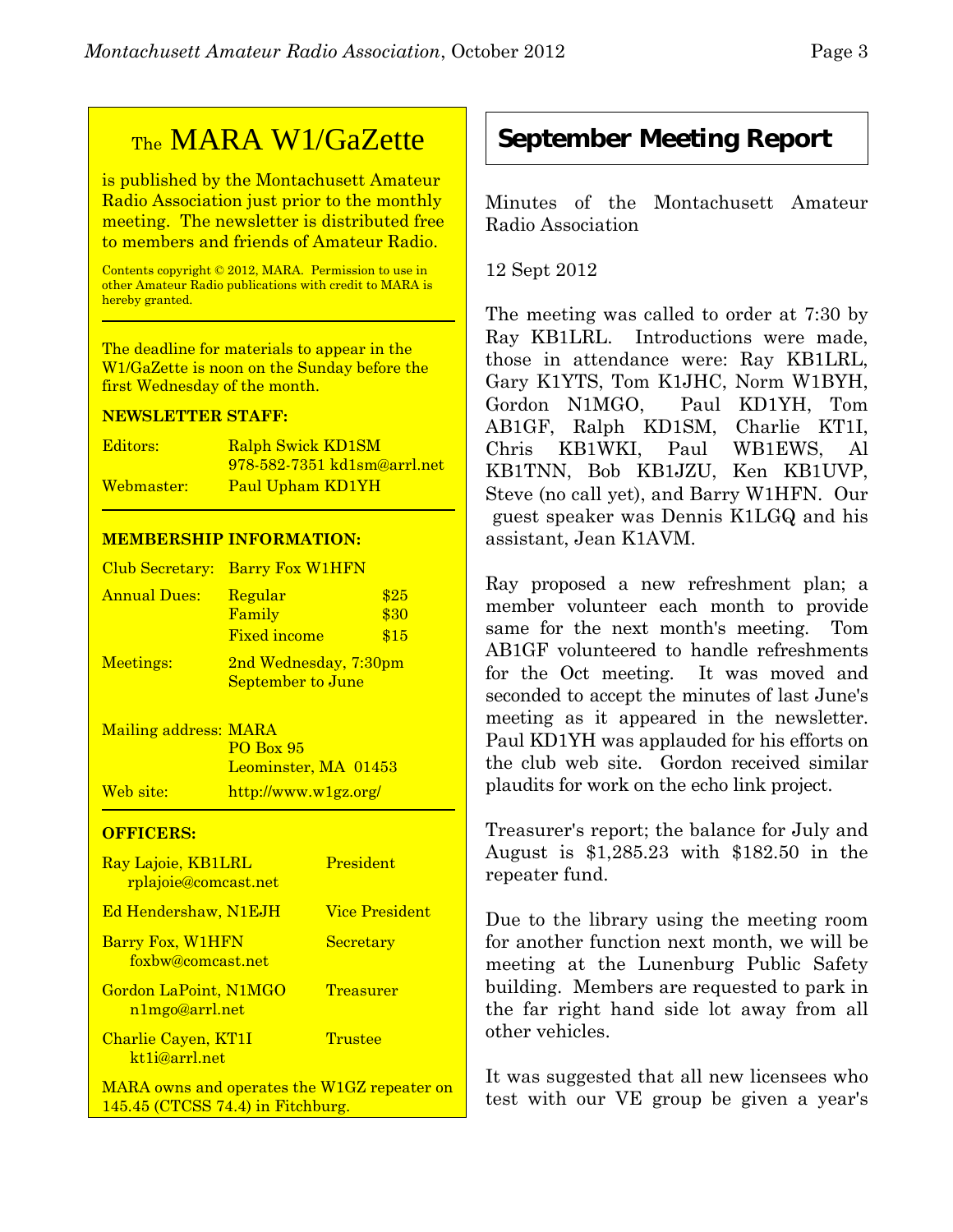free club membership, also that a "lending library" of equipment might be a good idea to help get these newcomers started.

Paul WB1EWS gave the club the repeater controller for the 220 repeater that we will be installing at Burbank in the future. Gordon N1MGO mentioned that the CQ WW RTTY contest will be held at the end of Sept and all are welcome to his QTH to observe and/or participate.

There was a refreshment / socializing break at 7:55.

The meeting resumed at 8:05 and the floor was given over to Dennis K1LGQ. He gave a most interesting talk on QRP rigs and operations.

A motion to adjourn was made at 9:00, seconded and carried.

Respectfully submitted, Barry W1HFN Secretary MARA



Dennis K1LGQ gives an animated talk about QRP at the September meeting

## **In the Glow of the Filaments...**

de Bill, NZ1D

Part 3: Local Radio Pioneers. The Pre-War Years

In the last part of our trip back into the club's genesis and evolution, I wrote, "…the keeper of history must embrace the idea that his story is never finished." As I continued researching the early local ham activities, I uncovered new information, some of it expected, and some of it unexpected, such as Nes Stolba's original 1948 W1GZ QSL cards found in a collection in North Carolina. That said, it is equally important to "right written wrongs." I also found that several errors had crept into my little booklet written back in 2007. The curse of those who write things down for all to see is, of course, that they are written down for all to see. So for those who purchased and have retained the little booklet I apologize for the errors, the most egregious of which will be corrected in the unfolding narrative of this series.

Why this new series? For the newer members of the club, the impetus for the 2007 booklet was to pursue the origin of W1GZ, Nestor Stolba's, and subsequently the club's, call sign. Stolba was a founder and first president of what has become the current club. Secondary to that was to confirm whether Stolba had had an earlier license and, if so, what the call letters were. As I gathered and sifted orts and tidbits, this new project seemed to lean more toward the "genesis of an amateur radio club." The grail has been found (i.e., Nestor Stolba's 1914 call letters) as described in Parts 1 and 2 of this narrative. "The cat is out of the bag," so to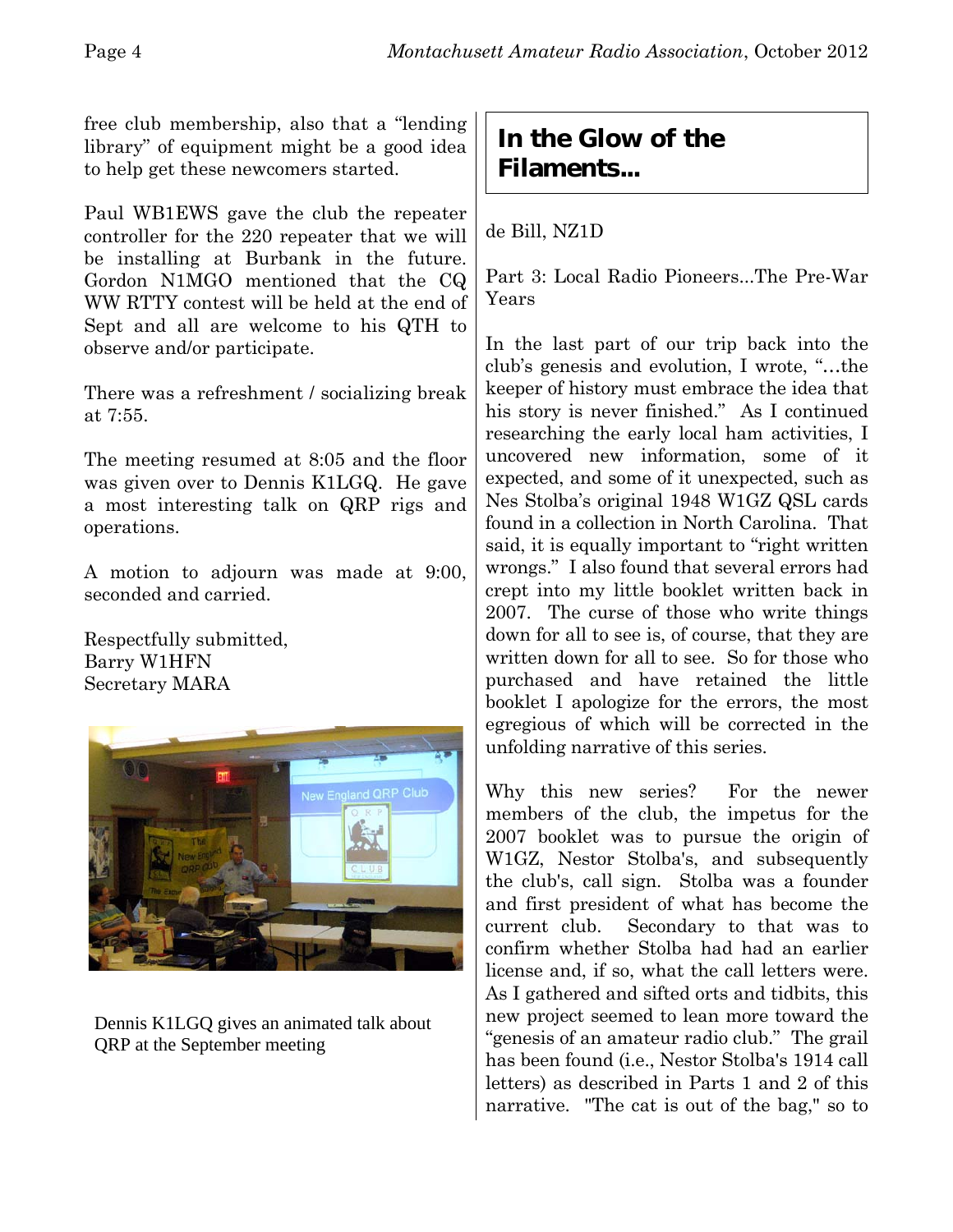speak. We're basically done with the 1GY transition to W1GZ, the rest of the story is now the genesis of the current club itself.

This narrative is an attempt to document the rise of organized amateur radio in our little corner of the world, comprising Fitchburg, Leominster and the immediate surrounding towns in northern Worcester and western Middlesex Counties. In the process perhaps we can get to know something of some of the local pioneers of our hobby, who they were, where they got their start in the hobby and when, and why they pursued amateur radio, which must have been seen by many of their contemporaries as some arcane magic art. To our parents and grandparents, talking long distance over two thin strands of copper was enigmatic enough, but talking without the wire…preposterous! Wireless signals spanning the continent... incredulous!

I have often wondered about the pull that wireless had on "small-town" boys like Fitchburg's Stolba, Townsend's Rusk and Struthers, Pepperell's Malcom Woodman, and other yet undiscovered early local radio experimenters. What was happening that caught their attention? Maybe it was a teacher, for radio was often part of the manual arts curriculum in schools at that time. (All I got was woodworking!) Emerging technologies like the aeroplane, the wireless and the motorcar were heavily romanticized in the books and magazines of the day. Magazines like Amateur Work published in 1904 was soon followed by Modern Electrics, and Electrical World. Hugo Gernsback started Modern Electronics in 1908.

By 1912 there were an estimated 10,000 unregulated "amateur" radio experimenters in the US. Maxim and Tuska organized the

ARRL in 1914 and started QST the next year. Rival Gernsback countered with Electrical Experimenter. Although this burgeoning "ham" secret circle initially dropped to about 1,200 after the government instituted testing and licensing, it gradually regrew to about 6,000 until stopped by war in 1917.

The infant wireless also was fast becoming the life-blood of the shipping industry. Although early use was primarily for the convenience of the company and passengers, disasters such as the RMS Republic in 1909 and the RMS Titanic in 1912 and the wireless' role in the ensuing rescues caught the world's attention. The leaders of the world's maritime services, both commercial and military, realized that they couldn't survive without the wireless and thus recruited heavily. What young man could resist the idea of sailing away to far off, exotic lands as a shipboard "sparks"? While Stolba (ex-1GY) went to sea to be an engineer, at least one of the local amateurs, Struthers (ex-1OQ), appears to have worked as a shipboard wireless operator and later as a "radio engineer" for the Navy.

Was Stolba influenced by the Titanic disaster? One unplanned influence on young experimenters may have been the Titanic, whose urgent calls of "CQD DE MGY" and "SOS DE MGY" crackled across the airwaves on that fateful April night in 1912. This momentous event, and the wireless "chatter" that accompanied it, was the thing of headlines for weeks in practically every newspaper throughout the land.

On Monday, April 15, Fitchburg residents woke up to "breaking news" on the Daily Sentinel's front page. Datelined Halifax, Nova Scotia, an oversized, bold headline screamed, "SEA HORROR IS AVERTED, Monster White Star Liner Titanic Remains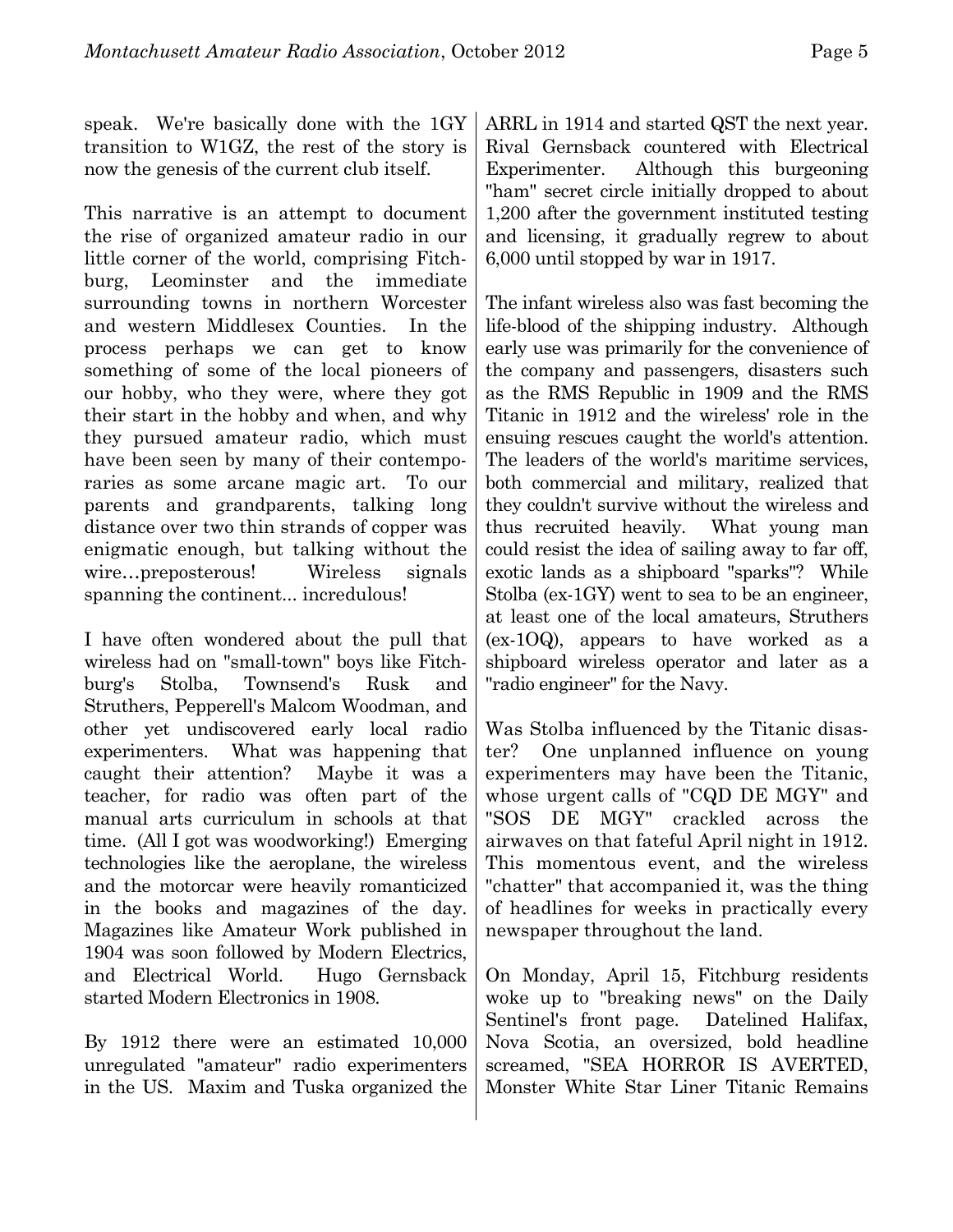Afloat After Collision with Iceberg on Maiden Trip and Her 1400 Passengers May All Be Saved -- Wireless Brings Ships to Rescue."

Of course, we all know how it really played out even if our imaginations weren't captured by Leonardo and Kate on the silver screen. Almost two-thirds of the 2,224 passengers and crew -- over 1,500 souls -- lost to the frigid waters of the Atlantic. Over the next several days, as the conflicting reports of the disaster trickled in via wireless to the rescuers and the general public, it became painfully apparent that the initial news had been wildly optimistic.

Nestor Stolba was an impressionable youth of 13 when the "unsinkable" behemoth went down. Was he influenced by discussions in the Stolba household? His brother Edward was already at sea as a marine engineer. Brother Ernest, a newspaper reporter at the Daily Sentinel, certainly would have been up on such a momentous event. Less than two years after the Titanic disaster, young Nes, sporting his new amateur radio "ticket," became one of the area's first amateur radio operators.

Was Nes aware that his own station's call letters 1GY were strikingly similar to the Titanic's MGY? (Like the numeral prefix designated US amateur call letters, the letter prefix "M" designated Marconi, the owner of the ship's station. All Marconiowned stations carried an "M" prefix regardless of the ship's country of registration, thus one could argue that 1GY and MGY had the same suffix.) A meaningless coincidence, you say, but perhaps of significance to an imaginative fifteen-year-old schoolboy.

Next time: "What do you suppose he's doing with all those wires in the trees?"

## **Leominster Shelter Drill Postponed**

The sheltering drill planned by Leominster Emergency Management for September 22 was postponed. A new date has not yet been announced as of the GaZette deadline.

## **CQWW RTTY contest**

Gordon N1MGO and Pauline KB1JXJ hosted at Multi Operator 2 Transmitter effort for the CQ WorldWide RTTY contest.

The contest ran from 0000Z Saturday September 29 to 2400Z Sunday September 30**.**

Pauline KB1JXJ provided the following photos.



Gordon N1MGO at operating position 1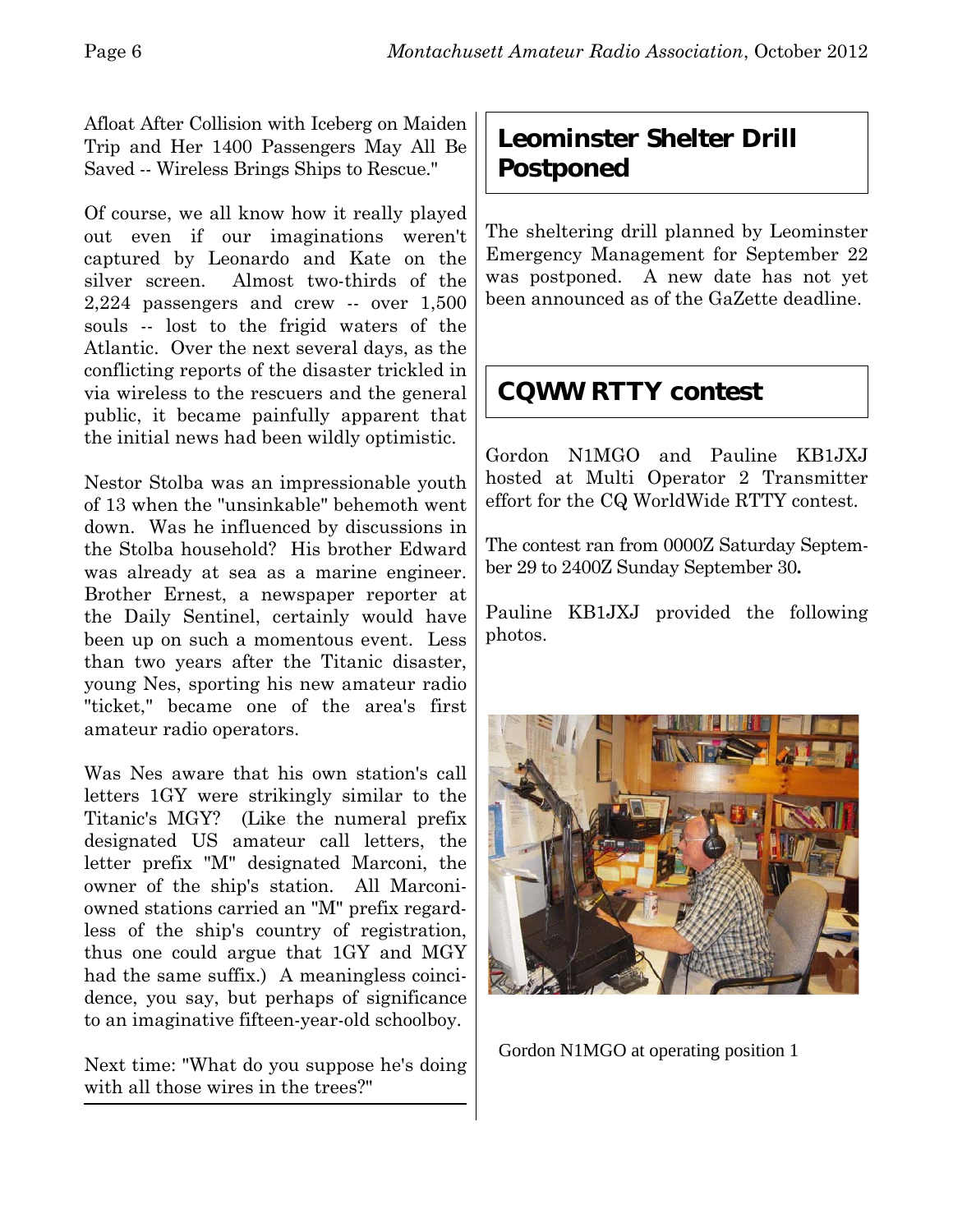



Charlie KT1I at operating position 2

Above: Tom AB1GF hard at work on a computer project outside of the radio shack.



Above: Bill N1UZ operates



Ray KB1LRL at operating position 2

Photos courtesy KB1JXJ